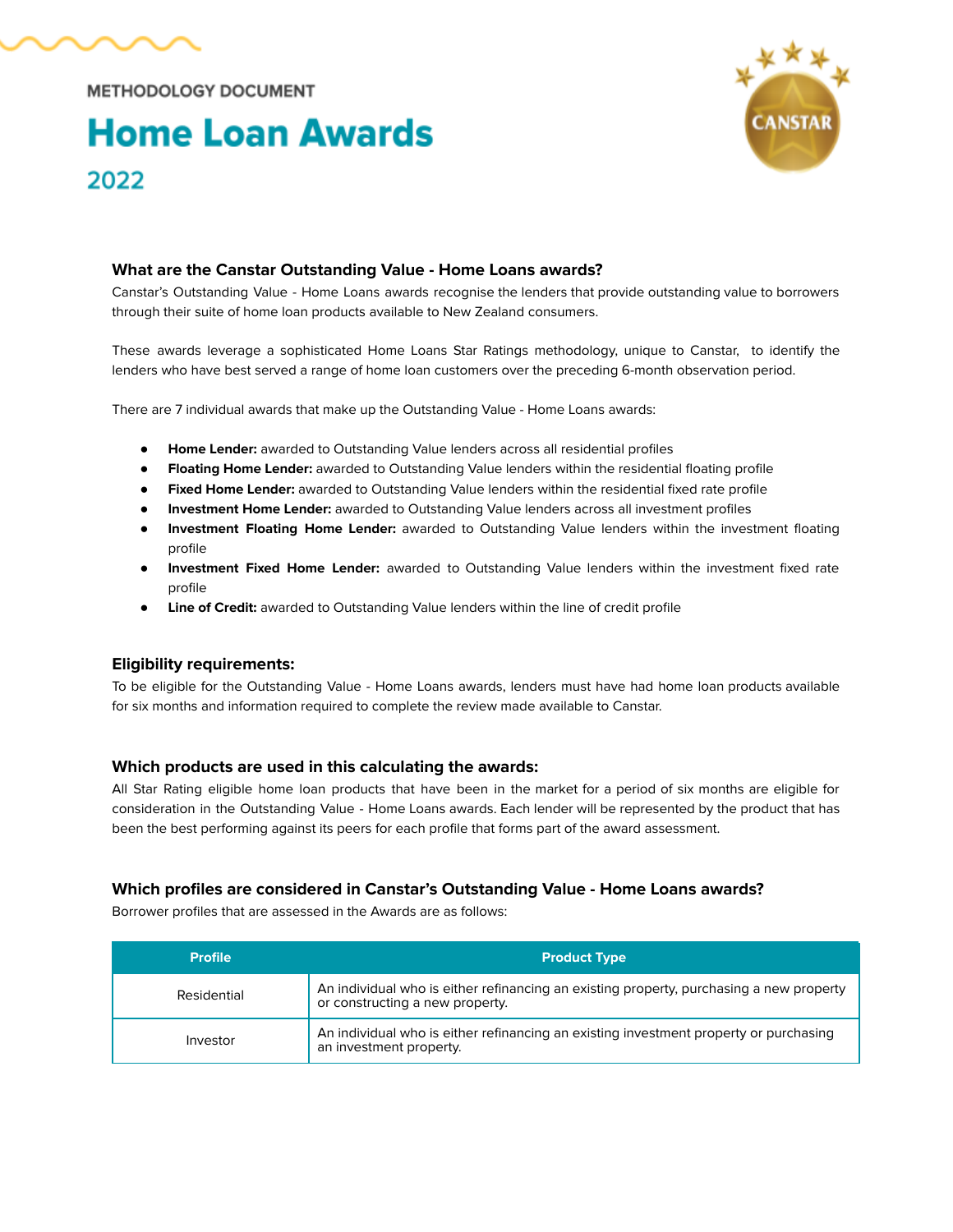### **Profiles**

There are 5 consumer profiles in the Canstar Home Loan Star Ratings, which are listed in the table below:

| <b>Profile</b>              |
|-----------------------------|
| <b>Residential Floating</b> |
| <b>Residential Fixed</b>    |
| <b>Investment Floating</b>  |
| <b>Investment Fixed</b>     |
| Line of Credit              |

Each of the above profiles is segmented on [www.canstar.co.nz](http://www.canstar.co.nz) with the Star Rating received being applied to each relevant product displayed on the Canstar website.

For fixed rate profiles (residential fixed and investment fixed), the fixed terms are grouped into short, medium and long term groups. A provider's best performing term in each group is used and a weighted average performance of the short, medium and long term groups is taken by assigning weightings to each group. Weightings are allocated as follows:

| <b>Fixed Loan Term Groups</b>                   | <b>Weight</b> |
|-------------------------------------------------|---------------|
| Short Term<br>(Best of 12-18 months or 2 years) | 60%           |
| Medium Term<br>(3 Year Fixed)                   | 20%           |
| Long Term<br>(Best of 4 or 5 Year Fixed)        | 20%           |

Products specific to certain groups or with restrictions on eligibility are not included in the Star Ratings. Where an institution offers a special home loan rate with the criteria of 20% equity, salary credit into a transactional account and one other product, these home loans may be included in the Star Ratings. Home loans that do not conform to the pricing scenario are also not included so as to ensure like-for-like comparison.

## **Methodology**

Each home loan reviewed for Canstar's underlying Home Loan Star Ratings is awarded points for its comparative price and for the array of features attached to the product. Points are aggregated to achieve a Price Score and a Feature Score.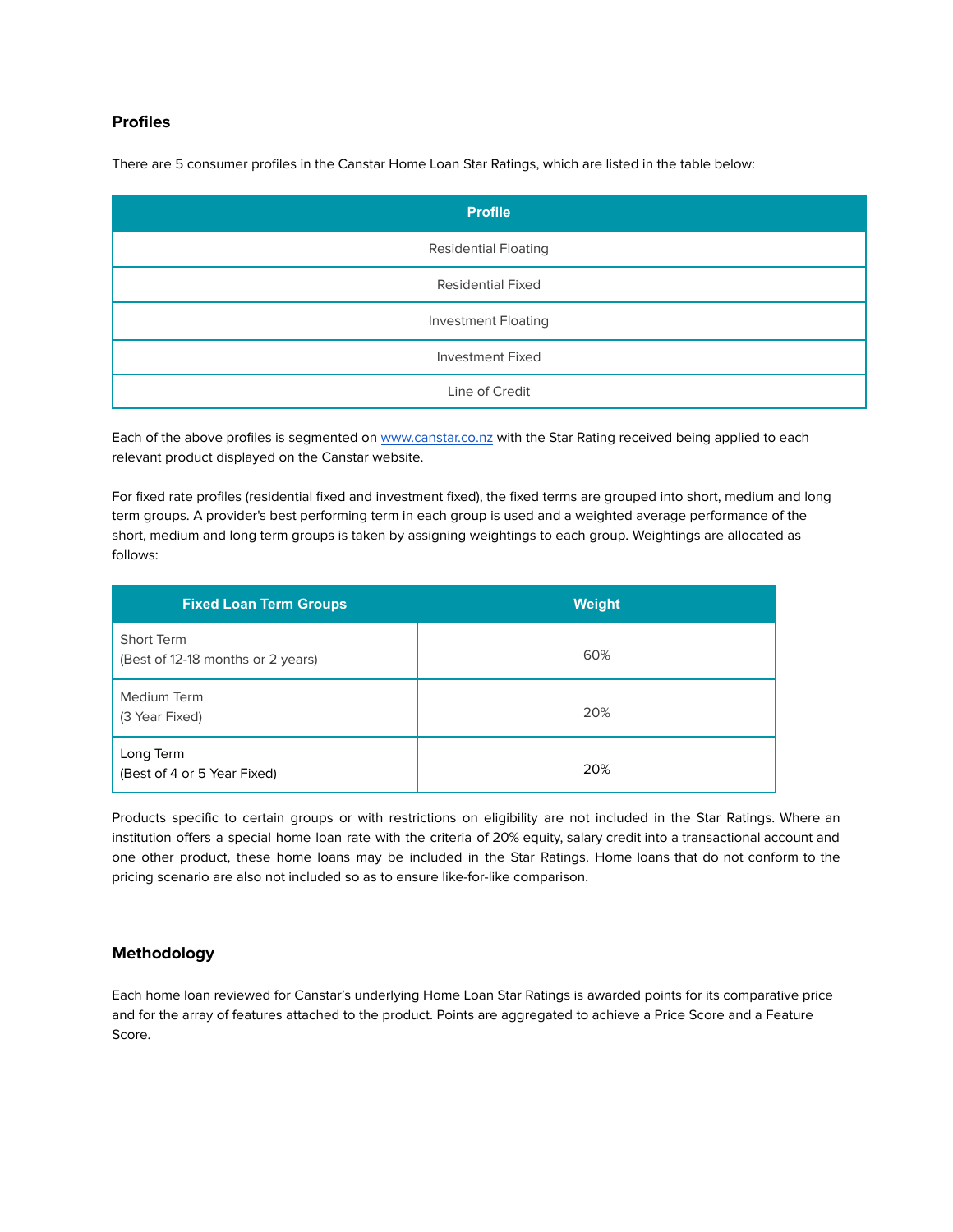To arrive at the Total Score, Canstar applies a weight against the Price and Feature Scores. This weight will vary from profile to profile and will reflect the relative significance of either price or features in determining the value proposition of home loan products. This method can be summarised as:

#### TOTAL SCORE = PRICE SCORE + FEATURE SCORE



The weights for each product type are summarised below:

| <b>Profile</b>                         | <b>Price Score</b> | <b>Feature Score</b> |
|----------------------------------------|--------------------|----------------------|
| Floating (owner occupier & investment) | 80%                | 20%                  |
| Fixed (owner occupier & investment)    | 85%                | 15%                  |
| Line of Credit                         | 60%                | 40%                  |

## **Price Score**

#### **Total Cost**

Canstar accounts for both current and historical interest rates in the calculation of the Pricing component of each product's overall score.

Total cost is determined by the loan amount over 30 years and interest rate at the loan to value ratio (LVR) of 80% for Owner Occupiers and 60% for Investors.

|             | Median House Price | <b>LVR</b> | <b>Loan Amount</b> |
|-------------|--------------------|------------|--------------------|
| Residential | \$885,000          | 80%        | \$708,000          |
| Investment  |                    | 60%        | \$531,000          |

#### **Scenarios**

The cost of each home loan is calculated based on a scenario which captures the amount paid by consumers over a specified borrowing period.

| Loan Type       | <b>Rollovers</b> | Time on revert rate                                                        | <b>Borrowing Period</b> | Loan Term |
|-----------------|------------------|----------------------------------------------------------------------------|-------------------------|-----------|
| <b>Floating</b> | N/A              | Remaining borrowing period<br>following intro period (where<br>applicable) | 10 years                |           |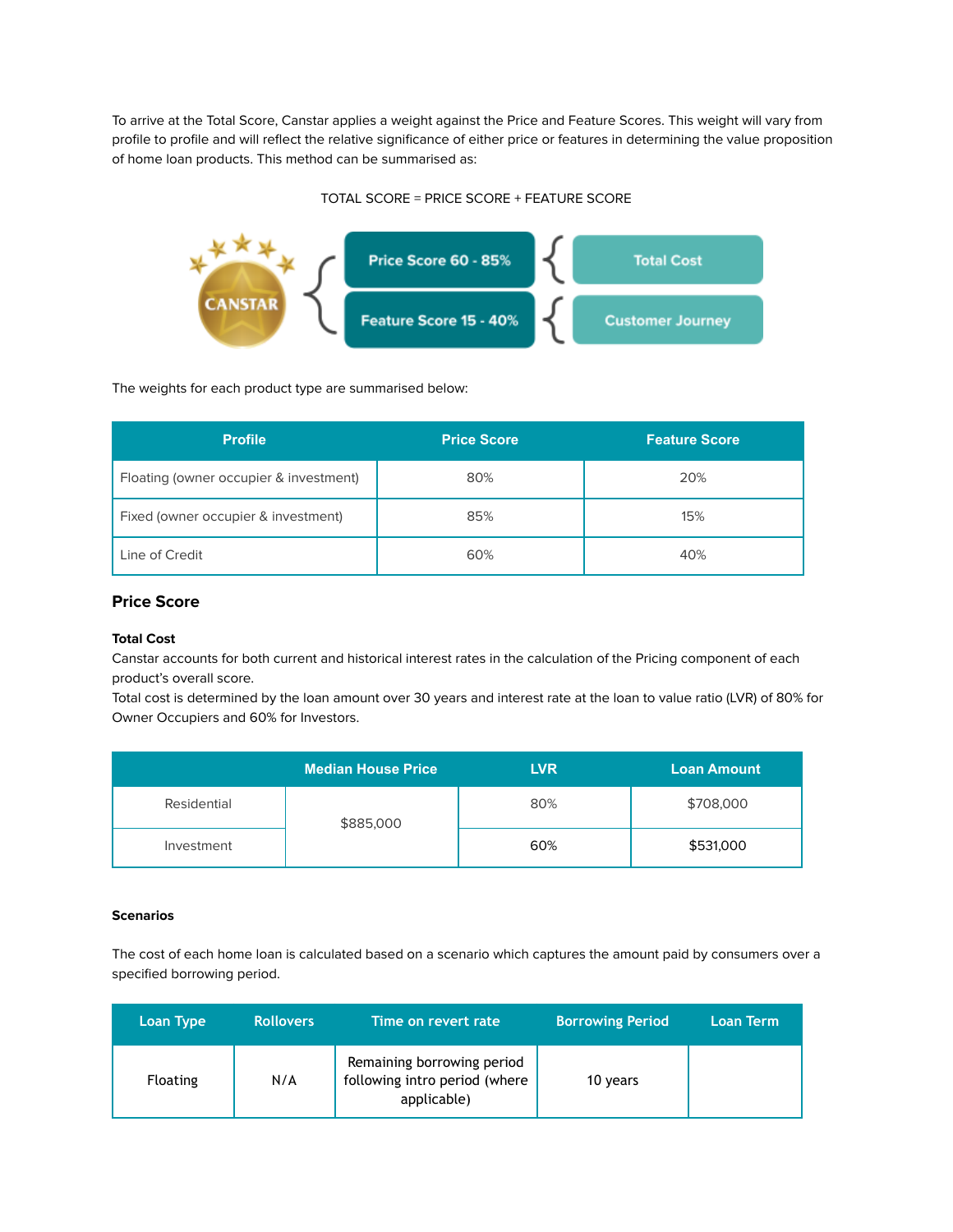| 1 Year Fixed   | 2 | 60 days | $3 \text{ years} + 60 \text{ days}$ |          |
|----------------|---|---------|-------------------------------------|----------|
| 18 Month Fixed |   | 60 days | $3 \text{ years} + 60 \text{ days}$ |          |
| 2 Year Fixed   |   | 60 days | 4 years $+60$ days                  | 30 Years |
| 3 Year Fixed   |   | 60 days | 6 years $+60$ days                  |          |
| 4 Year Fixed   |   | 60 days | $8 \text{ years} + 60 \text{ days}$ |          |
| 5 Year Fixed   |   | 60 days | 10 years $+60$ days                 |          |

The above scenarios are applied to each of the loan amounts assessed to ensure that the relative impact of fees and interest is accounted for in each of the consumer profiles.

These scenarios consider:

- Interest charges based on the advertised interest rate (including discounts where applicable)
- Upfront, ongoing and discharge fees (not capitalised into borrowing amount)
- Introductory interest rates for any applicable introductory period
- At least one rollover of the fixed rate for fixed rate loans
- 60-day period where a product reverts to a floating product interest rate (revert rate) at the end of each fixed term scenario
- Repayments made based on monthly repayments for a home loan with a 30-year loan term

#### **Calculation of Loan Cost**

To calculate the cost of a home loan to the consumer, Canstar measures the loan repayments made throughout the borrowing period plus upfront, ongoing and discharge fees.

To account for the direct impact that the interest rate has on the amount of principal paid down during the borrowing period, the principal repaid over the borrowing period is deducted from the repayments made when calculating the cost of the loan to the consumer.

#### **Observations**

Canstar calculates the total cost of the loan using six months of historical information for each home loan product, taking 12 independent observations of the rates and fees applicable to all products eligible for each consumer profile.

Where a product has more than one eligible interest rate advertised at a point in time (e.g. during a period where a promotional interest rate is on offer), then the pricing that is most favourable to the consumer will be taken for each observation where the pricing is available.

#### **Average Total Cost and Price Score**

The average total cost of each home loan is calculated by averaging the cost of the loan for each of the 12 observations calculated for each home loan.

The Price Score is then calculated by indexing and weighting each home loan considered in each consumer profile along a normal distribution.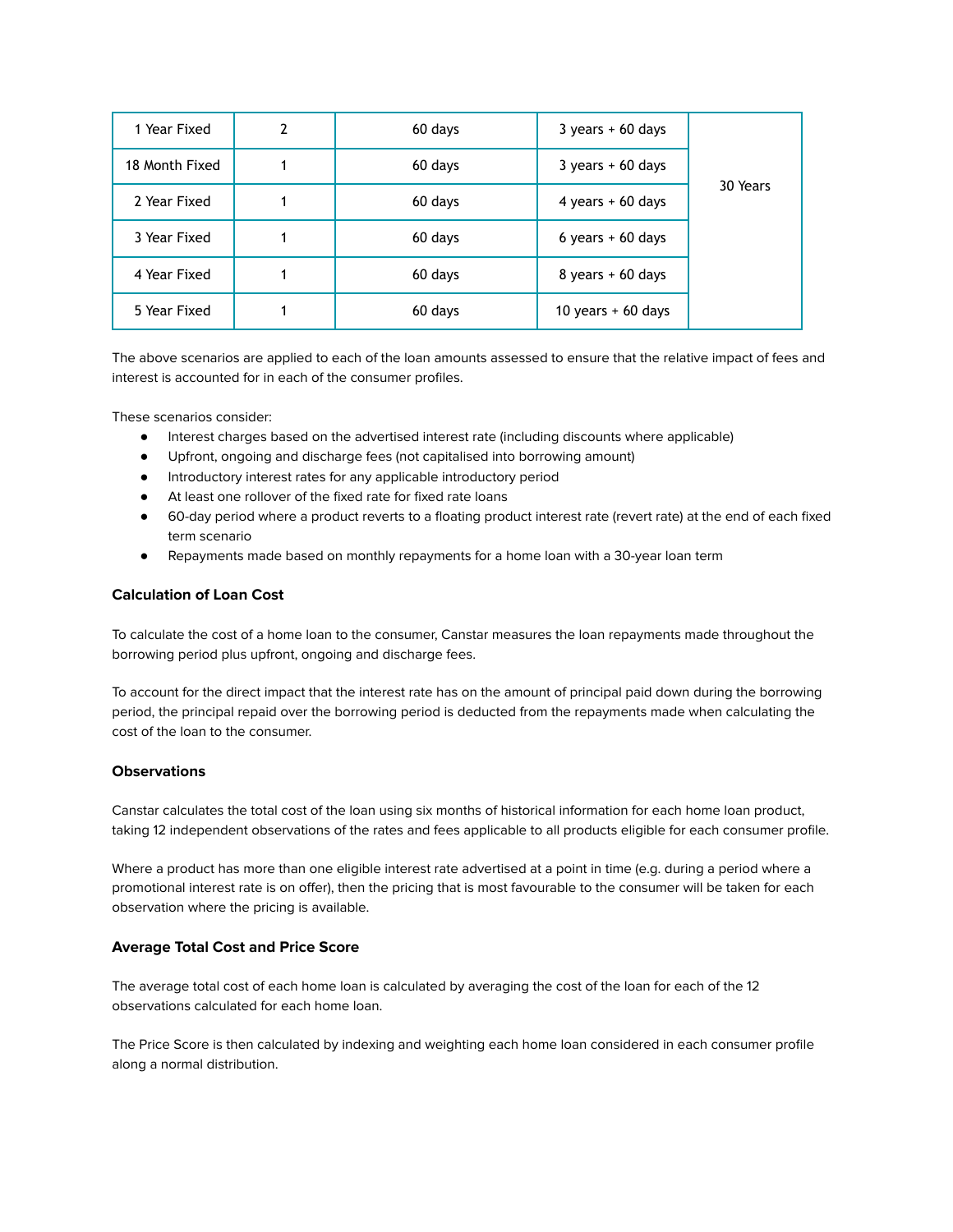## **Feature Score**

The Feature Score of each home loan takes into account more than 170 product features and is comprised of 6 categories which follow a customer's journey through the life of the home loan. The first stage of the journey is research, followed by application. Products are then assessed based on the day-to-day management of the product, any variations to the product that may be required and the availability of support throughout the life of the loan and the ease of having the loan discharged. Scores are then indexed against their peers and weighted according to the following table:

|                                           | <b>Owner Occupier</b> | Investor       | Line of Credit |
|-------------------------------------------|-----------------------|----------------|----------------|
|                                           | Floating/Fixed        | Floating/Fixed | Floating       |
| Research                                  | 5%                    | 5%             | 5%             |
| Application                               | 20%                   | 20%            | 20%            |
| Purpose                                   | 20%                   | 20%            | 20%            |
| <b>Application Channels</b>               | 20%                   | 20%            | 20%            |
| Pre-approval                              | 20%/15%               | 20%/15%        | 20%            |
| <b>Fixed Loan Application</b>             | 0%/15%                | 0%/15%         | 0%             |
| <b>Guarantee and Deposit Requirements</b> | 20%/15%               | 20%/15%        | 20%            |
| <b>Security Options</b>                   | 20%/15%               | 20%/15%        | 20%            |
| Management                                | 35%                   | 35%            | 45%            |
| Repayment                                 | 20%/85%               | 20%/85%        | 0%             |
| <b>Offset Account Facilities</b>          | 30%/0%                | 40%/0%         | 0%             |
| Redrawing and Transactional               | 40%/0%                | 30%/0%         | 55%            |
| Line of Credit                            | 0%                    | 0%             | 35%            |
| <b>Construction Loan</b>                  | 5%                    | 5%             | 0%             |
| <b>Online Self Service</b>                | 5%/10%                | 5%/10%         | 10%            |
| Variation                                 | 20%                   | 20%            | 10%            |
| Split and Switch Facilities               | 34%                   | 34%            | 0%             |
| <b>Top Up Facilities</b>                  | 33%                   | 33%            | 0%             |
| Portability                               | 33%                   | 33%            | 100%           |
| Support                                   | 15%                   | 15%            | 15%            |
| <b>Discharge</b>                          | 5%                    | 5%             | 5%             |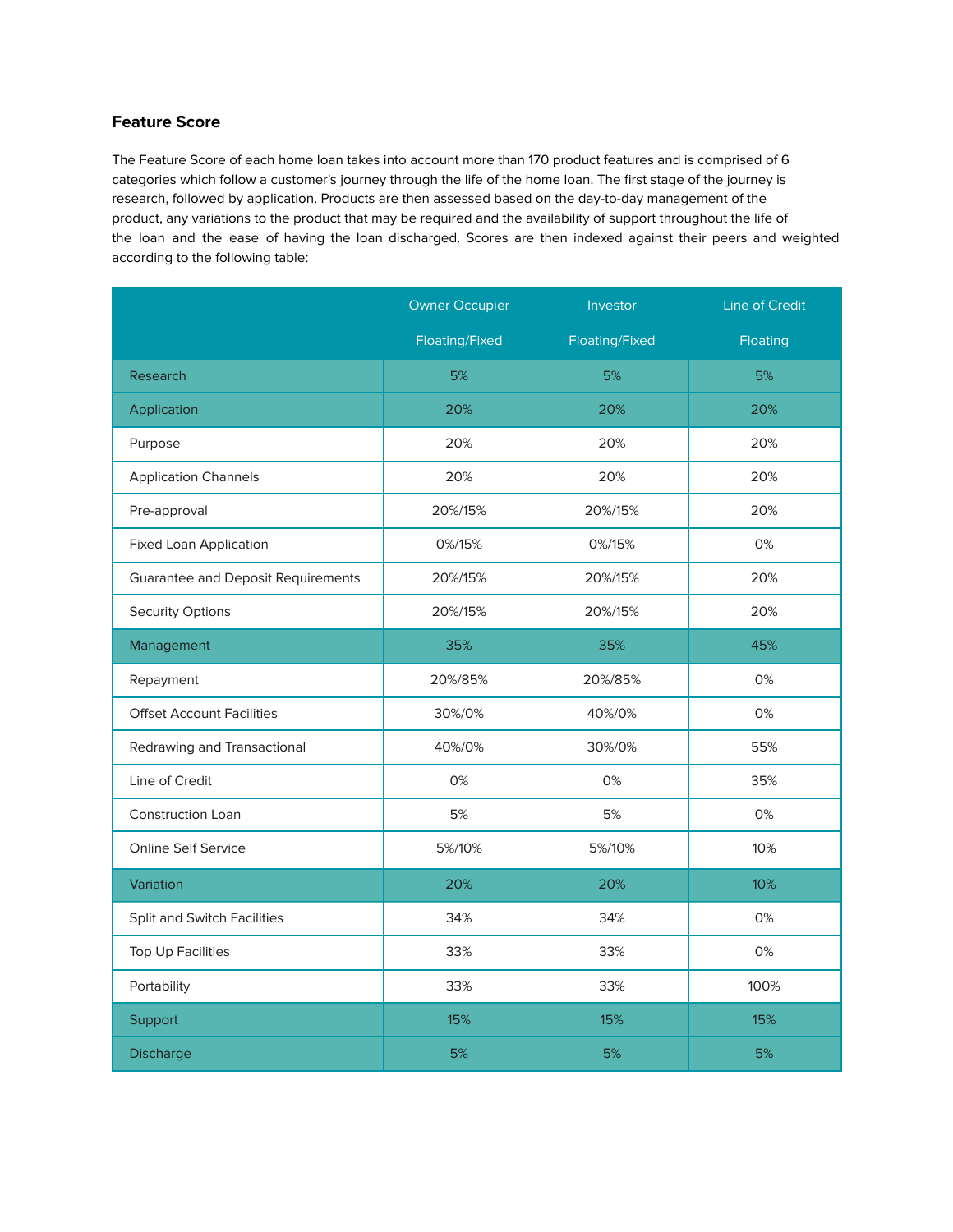## **What profiles are considered in the Outstanding Value awards and how are they weighted?**

The following weights are applied to the scores achieved by eligible products in determining the respective awards:

|                                                      | <b>Floating Home</b><br><b>Lender</b> | <b>Investment</b><br><b>Floating Home</b><br><b>Lender</b> | <b>Fixed Home</b><br><b>Lender</b> | <b>Investment Fixed</b><br><b>Home Lender</b> |
|------------------------------------------------------|---------------------------------------|------------------------------------------------------------|------------------------------------|-----------------------------------------------|
| <b>Fixed Loan Term Weights</b>                       |                                       |                                                            |                                    |                                               |
| Short Term<br>(Best of 12-18 months or 2 year Fixed) |                                       |                                                            | 60%                                | 60%                                           |
| Medium Term<br>(3 Year Fixed)                        |                                       |                                                            | 20%                                | 20%                                           |
| Long Term<br>(Best of 4 or 5 Year Fixed)             |                                       |                                                            | 20%                                | 20%                                           |

|                                        | <b>Investment Home Lender</b> | <b>Home Lender</b> |
|----------------------------------------|-------------------------------|--------------------|
| <b>Floating Home Lender</b>            |                               | 15%                |
| <b>Investment Floating Home Lender</b> | 15%                           |                    |
| <b>Fixed Home Lender</b>               |                               | 85%                |
| <b>Investment Fixed Home Lender</b>    | 85%                           |                    |

## **How are the Outstanding Value Home Lender and Investment Home Lender Awards calculated?**

Each institution reviewed for Canstar's Outstanding Value - Home Lender and Outstanding Value - Investment Home Lender Awards is awarded points for its best performing product in the underlying star rating profiles which accounts for both the price and features of these individual products.

To arrive at the Total Score, Canstar applies a weight against the components considered within Product Assessment. This weight will reflect the relative significance of available loans across both fixed rate and floating rate loans available for the respective segments (Residential or Investment) in determining the lenders providing Outstanding Value to consumers through their suite of available home loans. This method can be summarised as:



#### TOTAL SCORE = PRODUCT ASSESSMENT SCORE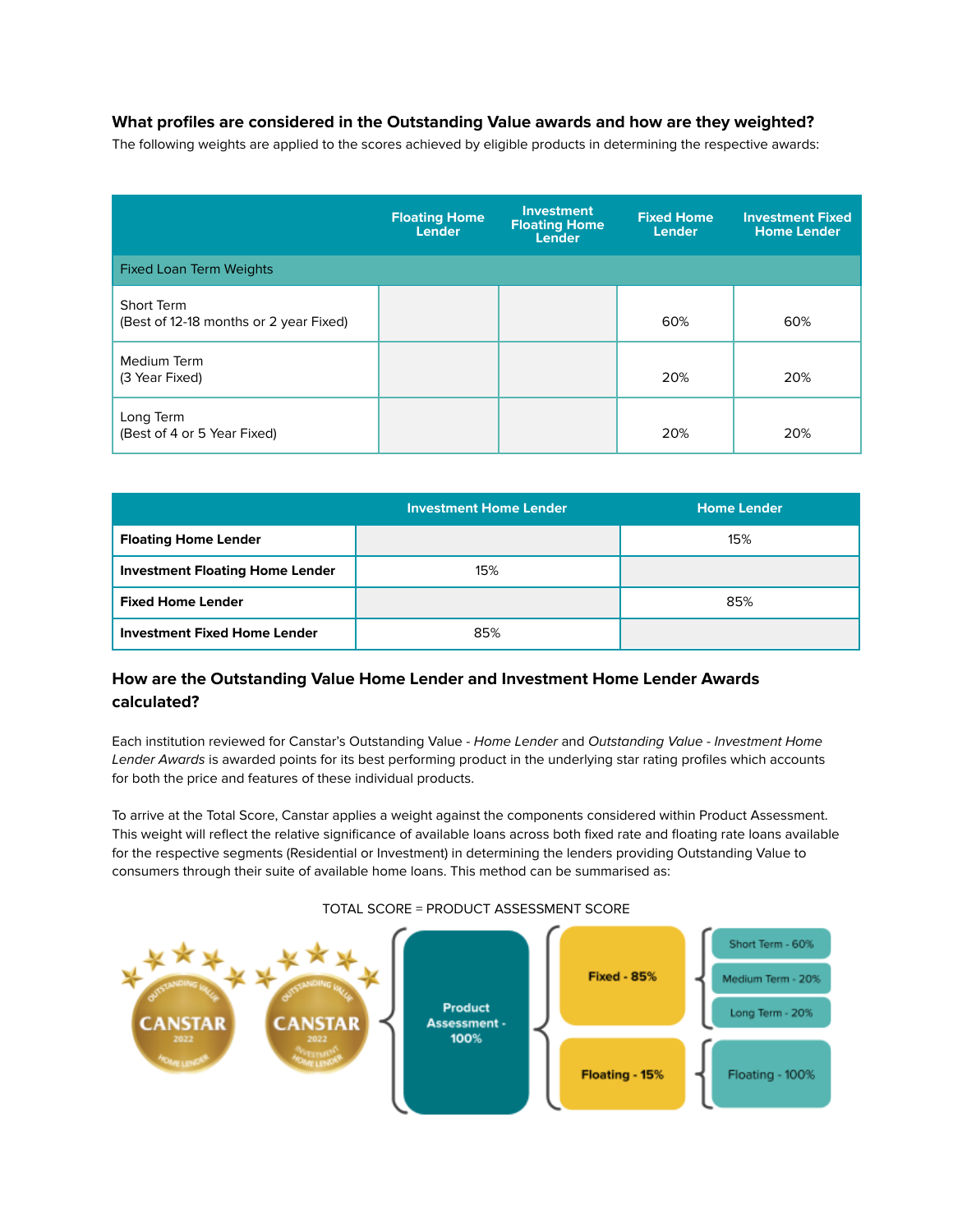## **How is the Bank of the Year Award calculated?**

Each institution reviewed for the Canstar Bank of the Year - Home Loans Award is awarded points for its best performing product in the underlying star rating profiles which account for both the price and features of these individual products.

To arrive at the Total Score, Canstar applies a weight against the components considered within Product Assessment. This weight will reflect the relative significance of products considered within the assessment across both residential and investment loans in determining a home loan provider of the year. This method can be summarised as:



#### TOTAL SCORE = PRODUCT ASSESSMENT SCORE

The Product Assessment is made up of Residential Home Loans, and Investor Home loans. Weights applied to Residential and Investor home loans are proportional to the ratios derived from Canstar's website traffic and the latest figures from RBNZ. Both Floating and Fixed Rate home loans are further broken down into price and features.

#### **How often are products reviewed for Star Ratings purposes?**

Home Loan Star Ratings are recalculated annually based on the latest features offered by each provider. Canstar also monitors changes on an ongoing basis. The results are published in a variety of mediums (newspapers, magazine, television, websites, etc.).

#### **Does Canstar rate all products available in the market?**

We endeavour to include the majority of product providers in the market and to compare the product features most relevant to consumers in our ratings. However, this process is not always possible and it may be that not every product in the market is included in the rating nor every feature compared that is relevant to you.

#### **Does Canstar rate other product areas?**

Canstar researches, compares and rates the suite of banking, wealth and insurance products listed below. These Star Ratings use similar methodologies to guarantee quality, consistency and transparency. Results are freely available to consumers who use the Star Ratings as a guide to product excellence. The use of similar Star Ratings logos also builds consumer recognition of quality products across all categories.

Please access the Canstar website at [www.canstar.co.nz](http://www.canstar.co.nz) if you would like to view the latest Star Ratings reports of interest.

- Agribusiness
- **Business banking**
- Credit cards
- **KiwiSaver**
- Deposit accounts
- First home buyer
- Home loans
- Online banking
- Personal loans
- Reward programs
- Term deposits
- Youth banking